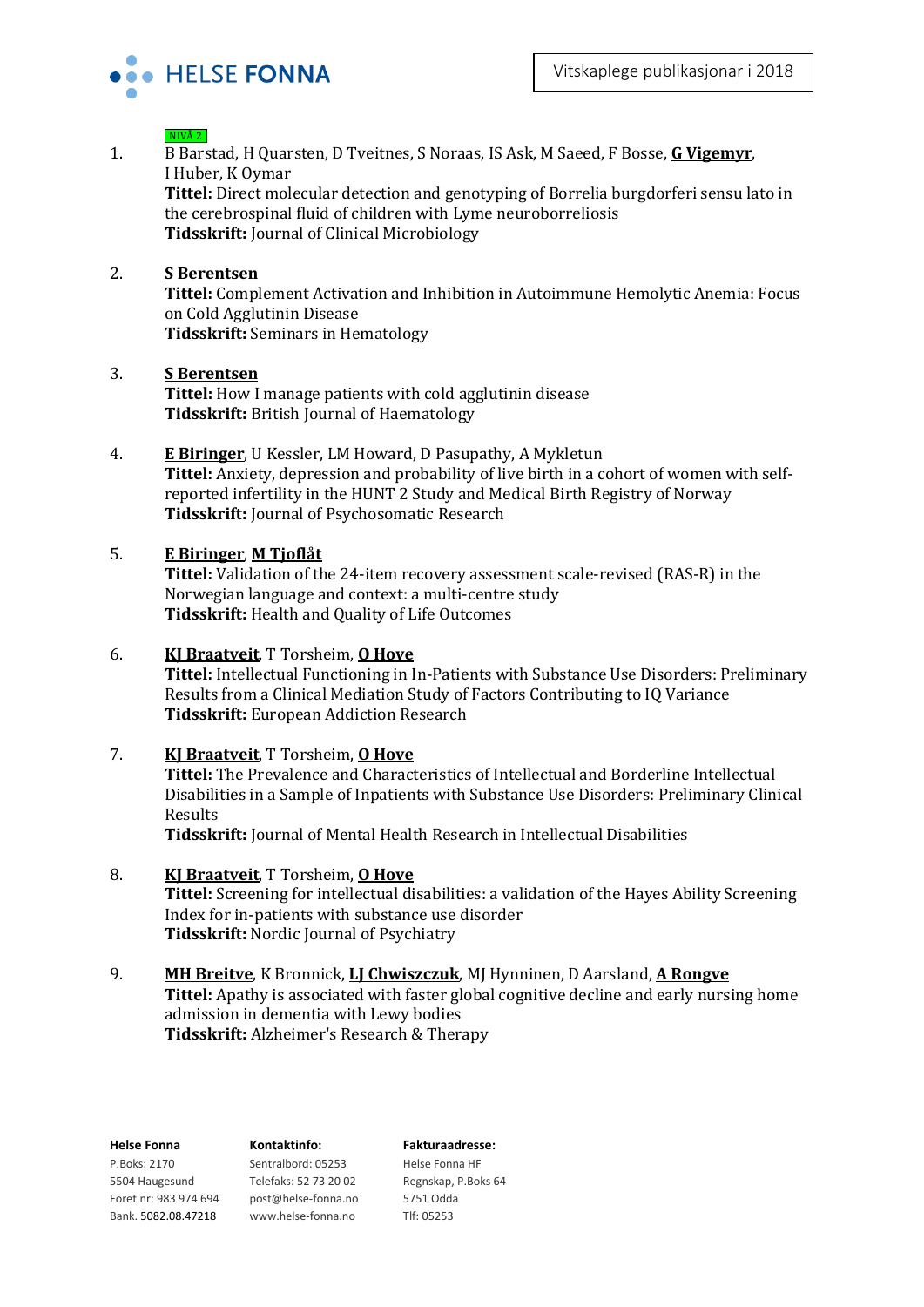

10. **MH Breitve**, **LJ Chwiszczuk**, K Brønnick, MJ Hynninen, BH Auestad, D Aarsland, **A Rongve**

**Tittel:** A Longitudinal Study of Neurocognition in Dementia with Lewy Bodies Compared to Alzheimer's Disease

**Tidsskrift:** Frontiers in Neurology

- 11. **HB Bringsvor**, E Langeland, BF Oftedal, **K Skaug**, J Assmus, SB Bentsen **Tittel:** Effects of a COPD self-management support intervention: a randomized controlled trial **Tidsskrift:** International Journal of Chronic Obstructive Pulmonary Disease
- 12. **HB Bringsvor**, **K Skaug**, E Langeland, BF Oftedal, J Assmus, **D Gundersen**, RH Osborne, SB Bentsen **Tittel:** Symptom burden and self-management in persons with chronic obstructive pulmonary disease **Tidsskrift:** International Journal of Chronic Obstructive Pulmonary Disease
- 13. **V Dagsland**, R Andenaes, TI Karlsen **Tittel:** Generic Health-Related Quality of Life May Not Be Associated with Weight Loss 4 Years After Bariatric Surgery: a Cross-Sectional Study **Tidsskrift:** Obesity Surgery
- 14. M Dogl, P Romundstad, LD Berntzen, OC Fremgaarden, K Kirial, AM Kjollesdal, BS Nygaard, L Robberstad, T Steen, C Tappert, **CF Torkildsen**, MR Vaernesbranden, A Vietheer, R Heimstad **Tittel:** Elective induction of labor: A prospective observational study **Tidsskrift:** PloS One
- 15. **M El-Salhy**, T Mazzawi **Tittel:** Fecal microbiota transplantation for managing irritable bowel syndrome **Tidsskrift:** Expert Review of Gastroenterology & Hepatology

## \_NIVÅ 2\_

- 16. CR Ferreira, ZJ Xia, A Clement, DA Parry, M Davids, F Taylan, P Sharma, CT Turgeon, B Blanco-Sanchez, BG Ng, CV Logan, LA Wolfe, BD Solomon, MT Cho, G Douglas, DR Carvalho, **H Bratke**, MG Haug, JB Phillips, J Wegner, M Tiemeyer, K Aoki, A Nordgren, A Hammarsjo, AL Duker, L Rohena, HB Hove, J Ek, D Adams, CJ Tifft, T Onyekweli, T Weixel, E Macnamara, K Radtke, Z Powis, D Earl, M Gabriel, AHS Russi, L Brick, M Kozenko, E Tham, KM Raymond, JA Phillips, 3rd, GE Tiller, WG Wilson, R Hamid, MCV Malicdan, G Nishimura, G Grigelioniene, A Jackson, M Westerfield, MB Bober, WA Gahl, HH Freeze **Tittel:** A Recurrent De Novo Heterozygous COG4 Substitution Leads to Saul-Wilson Syndrome, Disrupted Vesicular Trafficking, and Altered Proteoglycan Glycosylation **Tidsskrift:** American Journal of Human Genetics
- 17. A Fjell, BS Cronfalk, N Carstens, **A Rongve**, LM Kvinge, Ä Seiger, **K Skaug**, A-M Boström **Tittel:** Risk assessment during preventive home visits among older people **Tidsskrift:** Journal of Multidisciplinary Healthcare

| Kontaktinfo:          | <b>Fakturaadresse:</b> |
|-----------------------|------------------------|
| Sentralbord: 05253    | Helse Fonna HF         |
| Telefaks: 52 73 20 02 | Regnskap, P.Boks 64    |
| post@helse-fonna.no   | 5751 Odda              |
| www.helse-fonna.no    | Tlf: 05253             |
|                       |                        |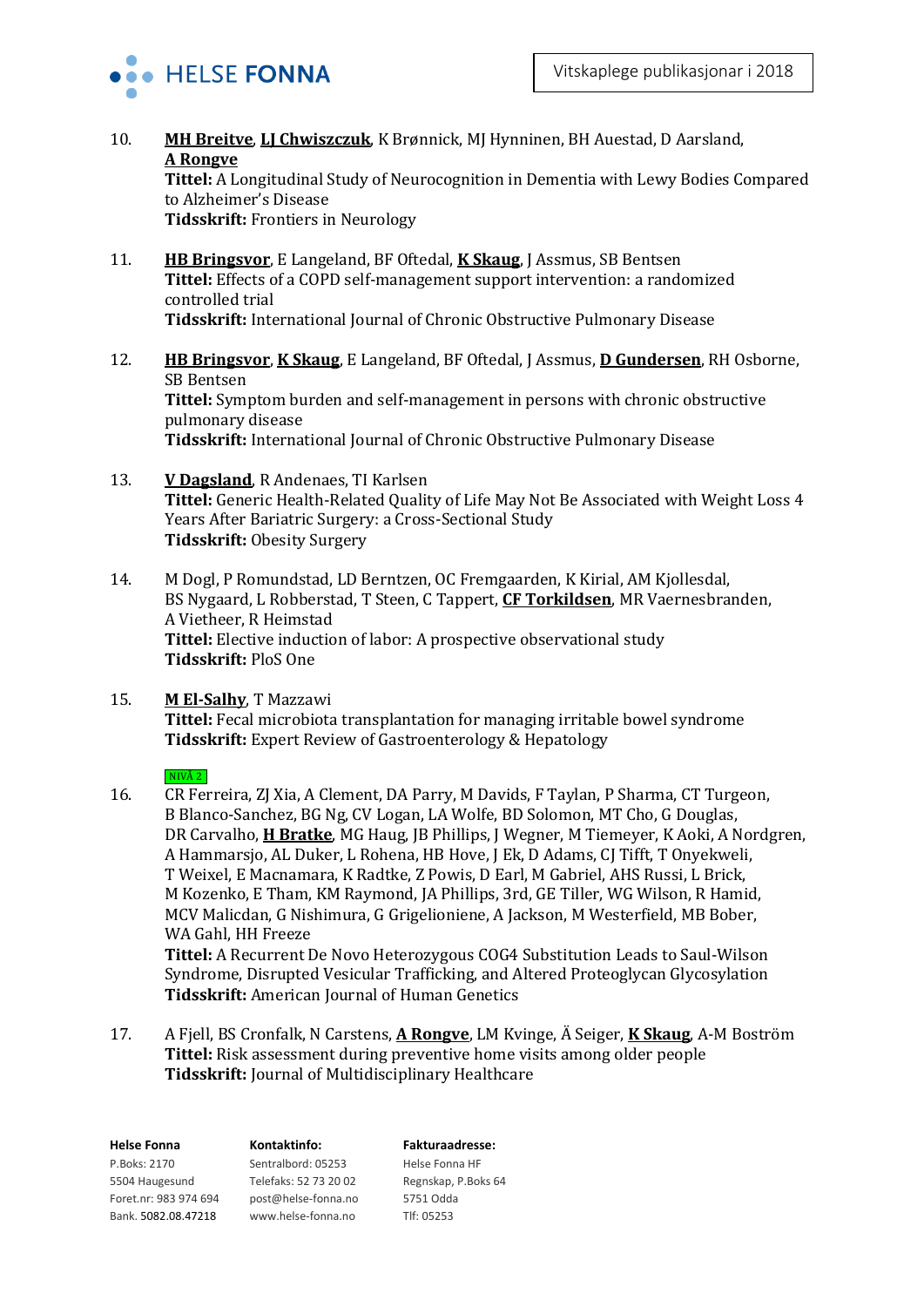

- 18. S Hagatun, O Vedaa, AG Harvey, T Nordgreen, ORF Smith, S Pallesen, OE Havik, FP Thorndike, LM Ritterband, **B Sivertsen Tittel:** Internet-delivered cognitive-behavioral therapy for insomnia and comorbid symptoms **Tidsskrift:** Internet Interventions
- 19. I Haukenes, J Löve, G Hensing, AK Knudsen, SN Øverland, J Vahtera, **B Sivertsen**, GS Tell, JC Skogen **Tittel:** Inequity in disability pension: an intersectional analysis of the coconstitution of gender, education and age. The Hordaland Health Study **Tidsskrift:** Critical Public Health

## $NIVÅ 2$

- 20. T Helland, F Morken, JJ Bless, HV Valderhaug, M Eiken, WA Helland, JvK Torkildsen **Tittel:** Auditive training effects from a dichotic listening app in children with dyslexia **Tidsskrift:** Dyslexia
- 21. AC Hemke, MBA Heemskerk, M van Diepen, A Kramer, J de Meester, JG Heaf, J M Abad Diez, M Torres Guinea, P Finne, P Brunet, **BE Vikse**, FJ Caskey, JP Traynor, ZA Massy, C Couchoud, JW Groothoff, M Nordio, KJ Jager, FW Dekker, AJ Hoitsma **Tittel:** Performance of an easy-to-use prediction model for renal patient survival: an external validation study using data from the ERA-EDTA Registry **Tidsskrift:** Nephrology Dialysis Transplantation
- 22. M Hustoft, Ø Hetlevik, J Assmus, S Størkson, S Gjesdal, **E Biringer Tittel:** Communication and Relational Ties in Inter-Professional Teams in Norwegian Specialized Health Care: A Multicentre Study of Relational Coordination **Tidsskrift:** International Journal of Integrated Care

#### $NIVÅ 2$

- 23. M Hustoft, **E Biringer**, S Gjesdal, J Abetamus, O Hetlevik **Tittel:** Relational coordination in interprofessional teams and its effect on patientreported benefit and continuity of care: a prospective cohort study from rehabilitation centres in Western Norway **Tidsskrift:** BMC Health Services Research
- 24. M Hysing, AG Harvey, KM Stormark, S Pallesen, **B Sivertsen Tittel:** Precursors of delayed sleep phase in adolescence: a population-based longitudinal study **Tidsskrift:** Sleep
- 25. K Krane-Gartiser, **TEG Henriksen**, G Morken, AE Vaaler, OB Fasmer **Tittel:** Motor activity patterns in acute schizophrenia and other psychotic disorders can be differentiated from bipolar mania and unipolar depression **Tidsskrift:** Psychiatry Research

| <b>Helse Fonna</b>    | Kontaktinfo:          | <b>Fakturaadresse:</b> |
|-----------------------|-----------------------|------------------------|
| P.Boks: 2170          | Sentralbord: 05253    | Helse Fonna HF         |
| 5504 Haugesund        | Telefaks: 52 73 20 02 | Regnskap, P.Boks 64    |
| Foret.nr: 983 974 694 | post@helse-fonna.no   | 5751 Odda              |
| Bank. 5082.08.47218   | www.helse-fonna.no    | Tlf: 05253             |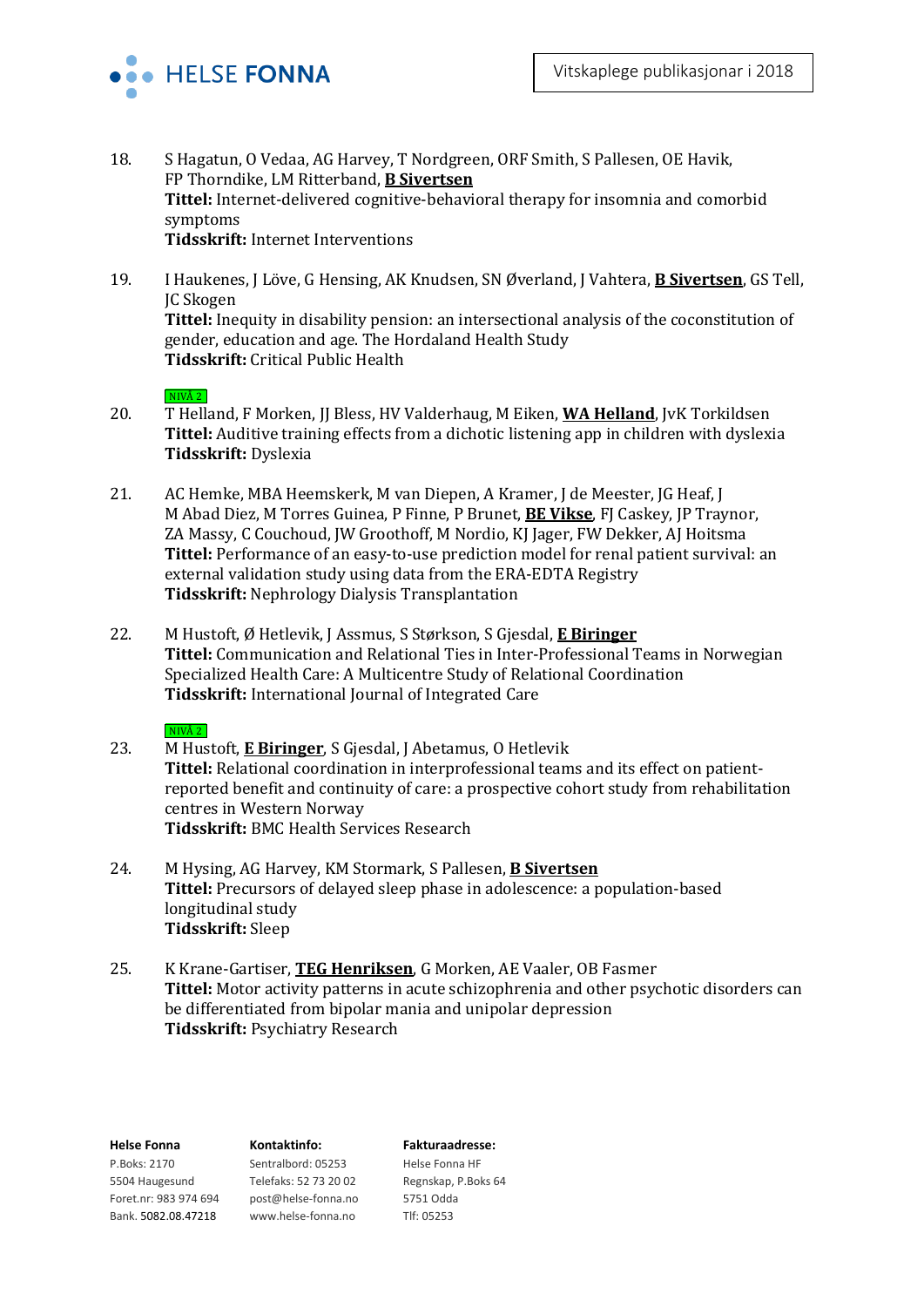

- 26. T Lallukka, **B Sivertsen**, E Kronholm, YS Bin, S Øverland, N Glozier **Tittel:** Association of sleep duration and sleep quality with the physical, social, and emotional functioning among Australian adults **Tidsskrift:** Sleep Health
- 27. T Mazzawi, GA Lied, DA Sangnes, **M El-Salhy**, JR Hov, OH Gilja, JG Hatlebakk, T Hausken **Tittel:** The kinetics of gut microbial community composition in patients with irritable bowel syndrome following fecal microbiota transplantation **Tidsskrift:** PloS One
- 28. K Naicker, D Manuel, S Øverland, JC Skogen, JA Johnson, **B Sivertsen**, IJD Colman, M Syndrome **Tittel:** Population attributable fractions for Type 2 diabetes: an examination of multiple risk factors including symptoms of depression and anxiety **Tidsskrift:** Diabetology & Metabolic Syndrome

#### $NIVÅ 2$

- 29. KJ Petrie, SD Pressman, JW Pennebaker, S Øverland, GS Tell, **B Sivertsen Tittel:** Which Aspects of Positive Affect Are Related to Mortality? Results From a General Population Longitudinal Study **Tidsskrift:** Annals of Behavioral Medicine
- 30. A Rosen, P Arnell, MB Madsen, **BG Nedrebø**, A Norrby-Teglund, O Hyldegaard, VM Dos Santos, F Bergey, E Saccenti, S Skrede **Tittel:** Diabetes and necrotizing soft tissue infections-A prospective observational cohort study: Statistical analysis plan **Tidsskrift:** Acta Anaesthesiologica Scandinavica
- 31. P Ruggajo, S Leh, E Svarstad, HP Marti, **BE Vikse Tittel:** Low birth weight associates with glomerular area in young male IgA nephropathy patients **Tidsskrift:** BMC Nephrology
- 32. **B Sivertsen**, O Vedaa, AG Harvey, N Glozier, S Pallesen, LE Aaro, KJ Lonning, M Hysing **Tittel:** Sleep patterns and insomnia in young adults: A national survey of Norwegian university students **Tidsskrift:** Journal of Sleep Research
- 33. **GH Sjøen**, RS Falk, TH Hauge, E Langesæter **Tittel:** Haemodynamic stability after paracervical block: A randomized, controlled, double-blind study comparing bupivacaine-adrenaline with bupivacaine **Tidsskrift:** Acta Anaesthesiologica Scandinavica
- 34. **B Stubhaug**, **HØ Lier**, J Aßmus, **A Rongve**, G Kvale **Tittel:** A 4-Day Mindfulness-Based Cognitive Behavioral Intervention Program for CFS/ME. An Open Study, With 1-Year Follow-Up **Tidsskrift:** Frontiers in Psychiatry

| <b>Helse Fonna</b>    | Kontaktinfo:          | <b>Fakturaadresse:</b> |
|-----------------------|-----------------------|------------------------|
| P.Boks: 2170          | Sentralbord: 05253    | Helse Fonna HF         |
| 5504 Haugesund        | Telefaks: 52 73 20 02 | Regnskap, P.Boks 64    |
| Foret.nr: 983 974 694 | post@helse-fonna.no   | 5751 Odda              |
| Bank. 5082.08.47218   | www.helse-fonna.no    | Tlf: 05253             |